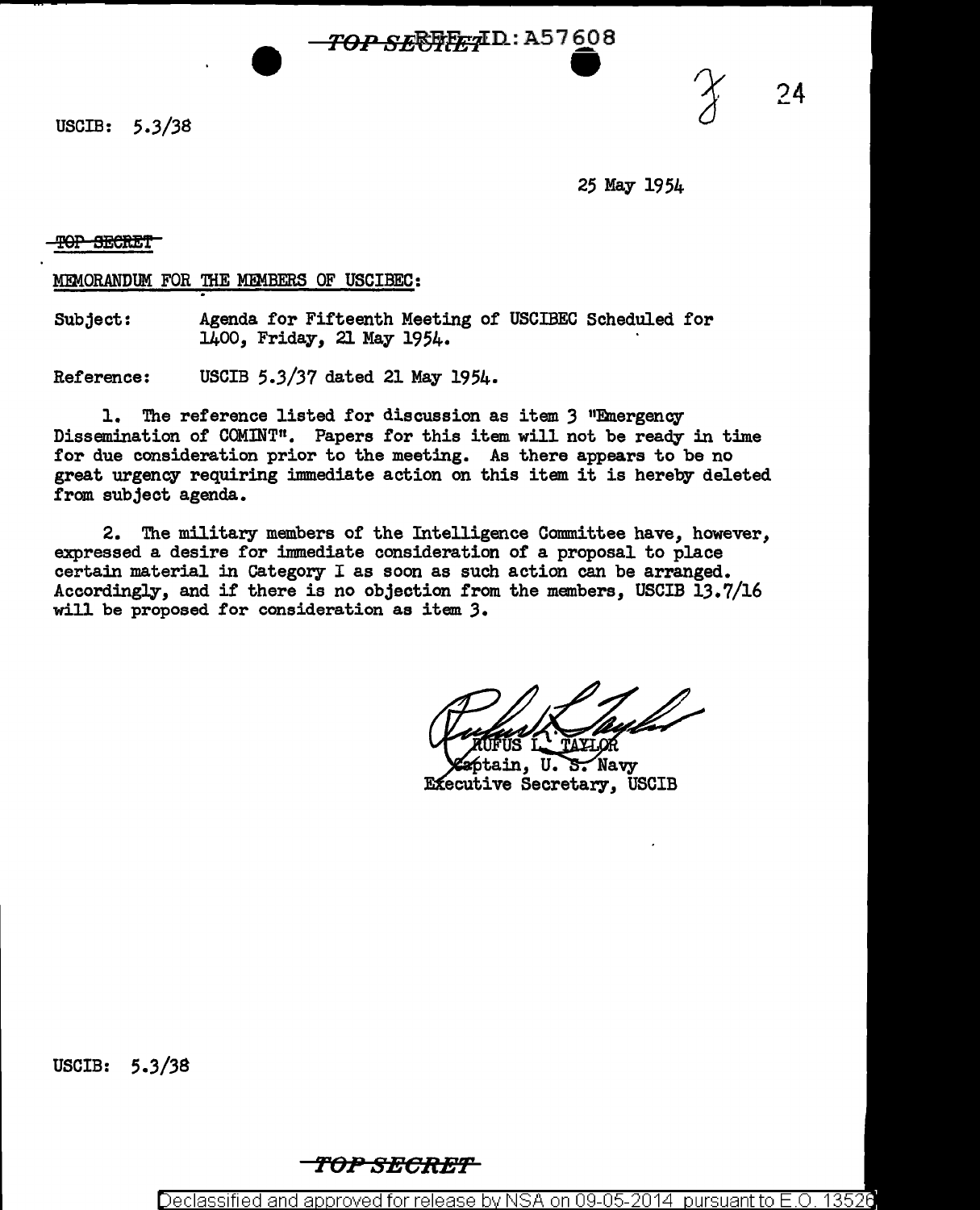



USCIB: 5.3/37

TOP SECRET U.S. EYES ONLY

21 May 1954

## UNITED STATES COMMUNICATIONS INTELLIGENCE BOARD EXECUTIVE COMMITTEE

## **AGENDA FOR**

Fifteenth Meeting at 1400, on Friday, 28 May 1954, in Room 2E-687, National Defense Building. Washington, D. C.

Captain Rufus L. Taylor, USN, Chairman

PART I - Agenda Items

| Date of Initial<br>Consideration | Subject<br>Numbers | Subject                                                                                                                                         | Submitted by |
|----------------------------------|--------------------|-------------------------------------------------------------------------------------------------------------------------------------------------|--------------|
| 28 May 1954                      | 3.5/               | 1. Canadian Request for Copies<br>of NSASAB Report on "The<br>Potentialities of COMINT for<br>Strategic Warning"<br>(USCIB $3.5/3$ , $3.5/4$ ). | NSA Member   |
| 28 May 1954                      | 13.8/              | 2. Classification and Handling<br>of War Secrets in the Ether,<br>Vol. II (Part III)"<br>$($ USCIB 13.8 $/$ 17 $).$                             | Exec. Secy.  |
| 28 May 1954                      | 13.7/              | 3. Emergency Dissemination of<br>COMINT. (Proposed USCIB<br>Directive to be Distributed.)                                                       | Exec. Secy.  |

(SECRETARY'S NOTE: It is requested that each Member notify the Office of the Executive Secretary by 1500, Thursday, 27 May 1954, of the names of representatives who will attend the meeting.)

THIS DOCUMENT CONTAINS COMMUNICATIONS INTELLIGENCE INFORMATION AND SHALL BE HANDLED ONLY IN CHANNELS EXPRESSLY PROVIDED FOR COMINT.

**USCIBEC** 

USCIB:  $5.3/37$ 

## -TOP SECRET